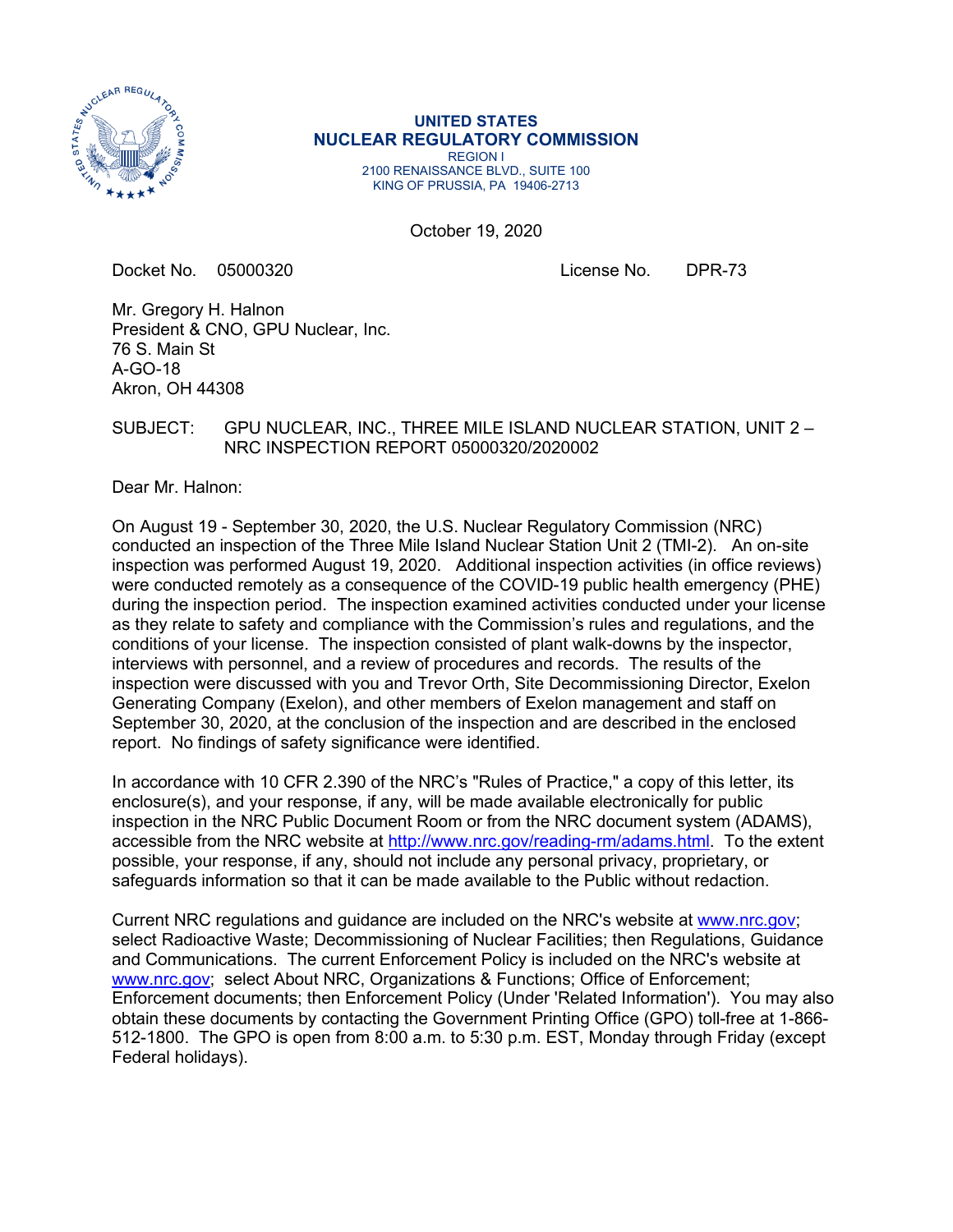Gregory Halnon 2

No reply to this letter is required. Please contact Steve Hammann (610-337-5399) if you have any questions regarding this matter.

Sincerely,

*/RA/*

Anthony Dimitriadis, Chief Decommissioning, ISFSI, and Reactor Health Physics Branch Division of Nuclear Materials Safety

Enclosure: Inspection Report No. 05000320/2020002

cc w/encl: Distribution via ListServ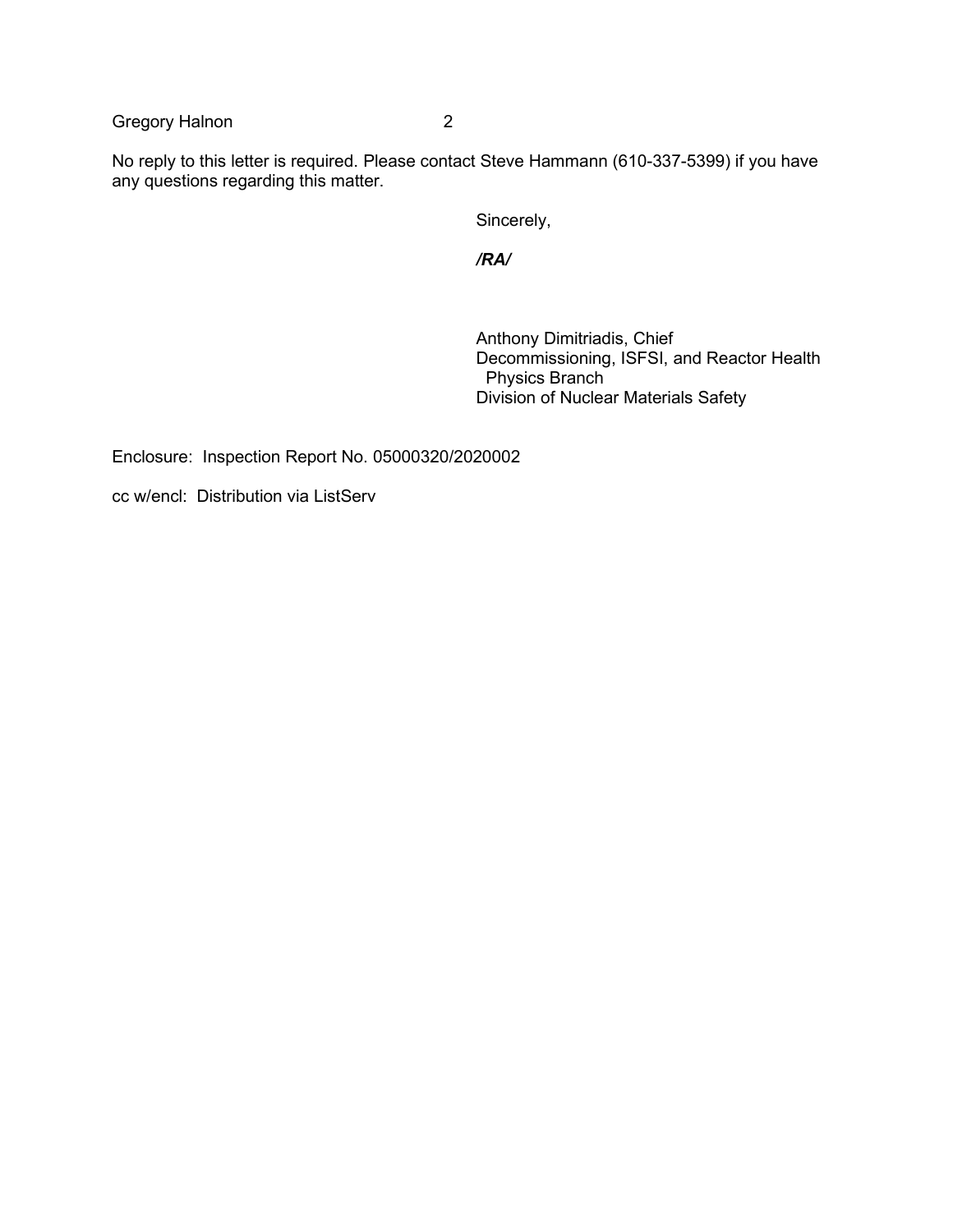Gregory Halnon 3

NRC INSPECTION REPORT NO. 05000320/2020002, GPU NUCLEAR, INC., THREE MILE ISLAND NUCLEAR STATION, UNIT 2, MIDDLETOWN, PENNSYLVANIA DATED OCTOBER 19, 2020

DOCUMENT NAME: \\nrc.gov\nrc\R1\Office\DNMS\WordDocs\Current\Insp Letter\RDPR-73 2020002 Rev1.docx

# **SUNSI Review Complete:** SHammann

| ML20293A262<br>After declaring this document "An Official Agency Record" it will be released to the Public.<br>To receive a copy of this document, indicate in the box: "C" = Copy w/o attach/encl "E" = Copy w/ attach/encl "N" = No copy |             |  |                  |   |  |  |  |  |  |  |
|--------------------------------------------------------------------------------------------------------------------------------------------------------------------------------------------------------------------------------------------|-------------|--|------------------|---|--|--|--|--|--|--|
| <b>I</b> OFFICE                                                                                                                                                                                                                            | DNMS/RI     |  | DNMS/RI          | N |  |  |  |  |  |  |
| <b>NAME</b>                                                                                                                                                                                                                                | SHammann/sh |  | A.Dimitriadis/ad |   |  |  |  |  |  |  |
| DATE                                                                                                                                                                                                                                       | 10/15/2020  |  | 10/19/2020       |   |  |  |  |  |  |  |

OFFICIAL RECORD COPY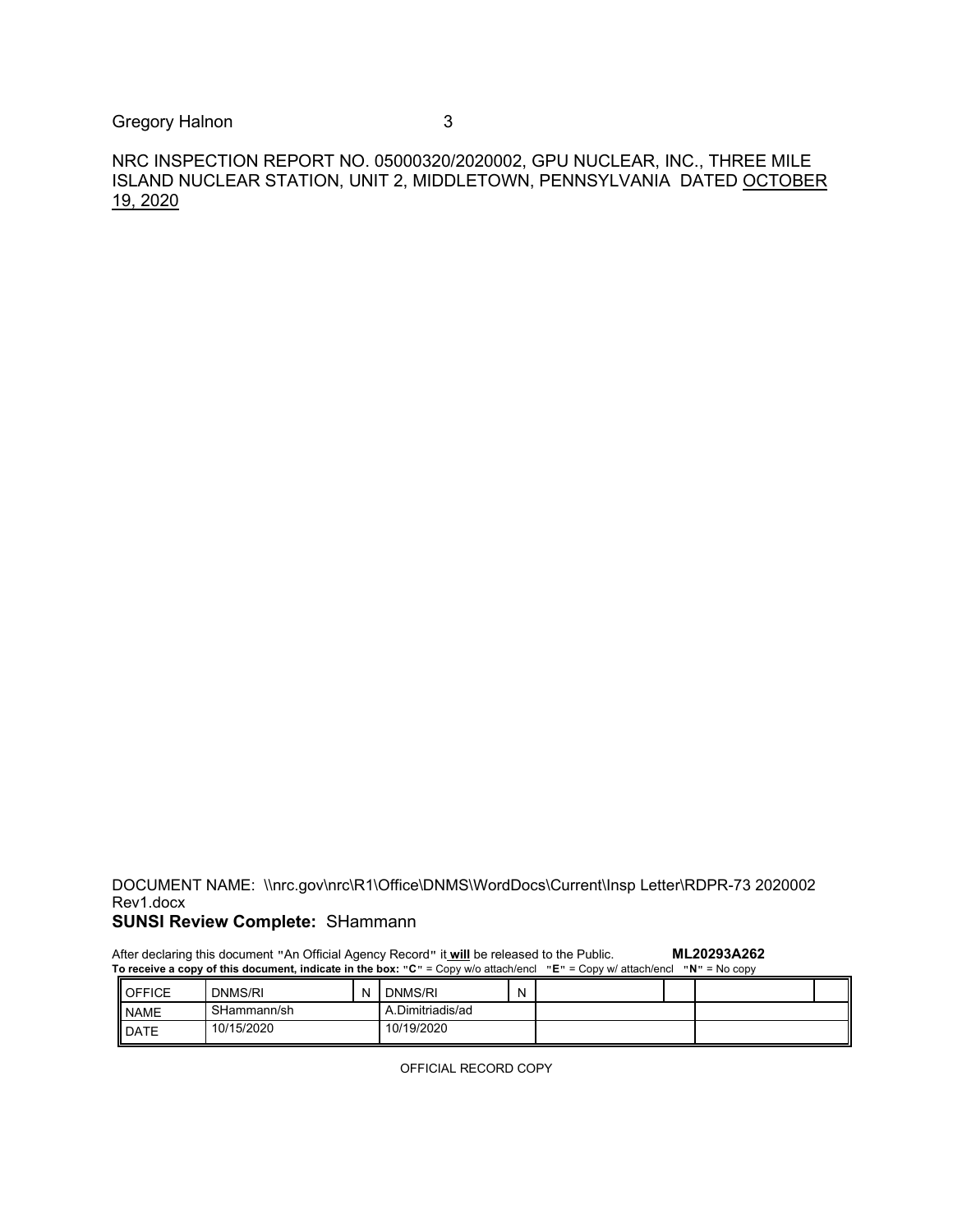# U.S. NUCLEAR REGULATORY COMMISSION REGION I

## INSPECTION REPORT

| Inspection No.           | 05000320/2020002                                                                                                                                            |
|--------------------------|-------------------------------------------------------------------------------------------------------------------------------------------------------------|
| Docket No.               | 05000320                                                                                                                                                    |
| License No.              | <b>DPR-73</b>                                                                                                                                               |
| Licensee:                | GPU Nuclear, Inc. (GPUN)                                                                                                                                    |
| Facility:                | Three Mile Island Nuclear Station, Unit 2 (TMI-2)                                                                                                           |
| Address:                 | Middletown, PA                                                                                                                                              |
| <b>Inspection Dates:</b> | August 19 – September 30, 2020                                                                                                                              |
| Inspectors:              | <b>Steve Hammann</b><br><b>Senior Health Physicist</b><br>Decommissioning, ISFSI, and Reactor Health Physics Branch<br>Division of Nuclear Materials Safety |
| Approved By:             | Anthony Dimitriadis, Chief<br>Decommissioning, ISFSI, and Reactor Health Physics Branch<br>Division of Nuclear Materials Safety                             |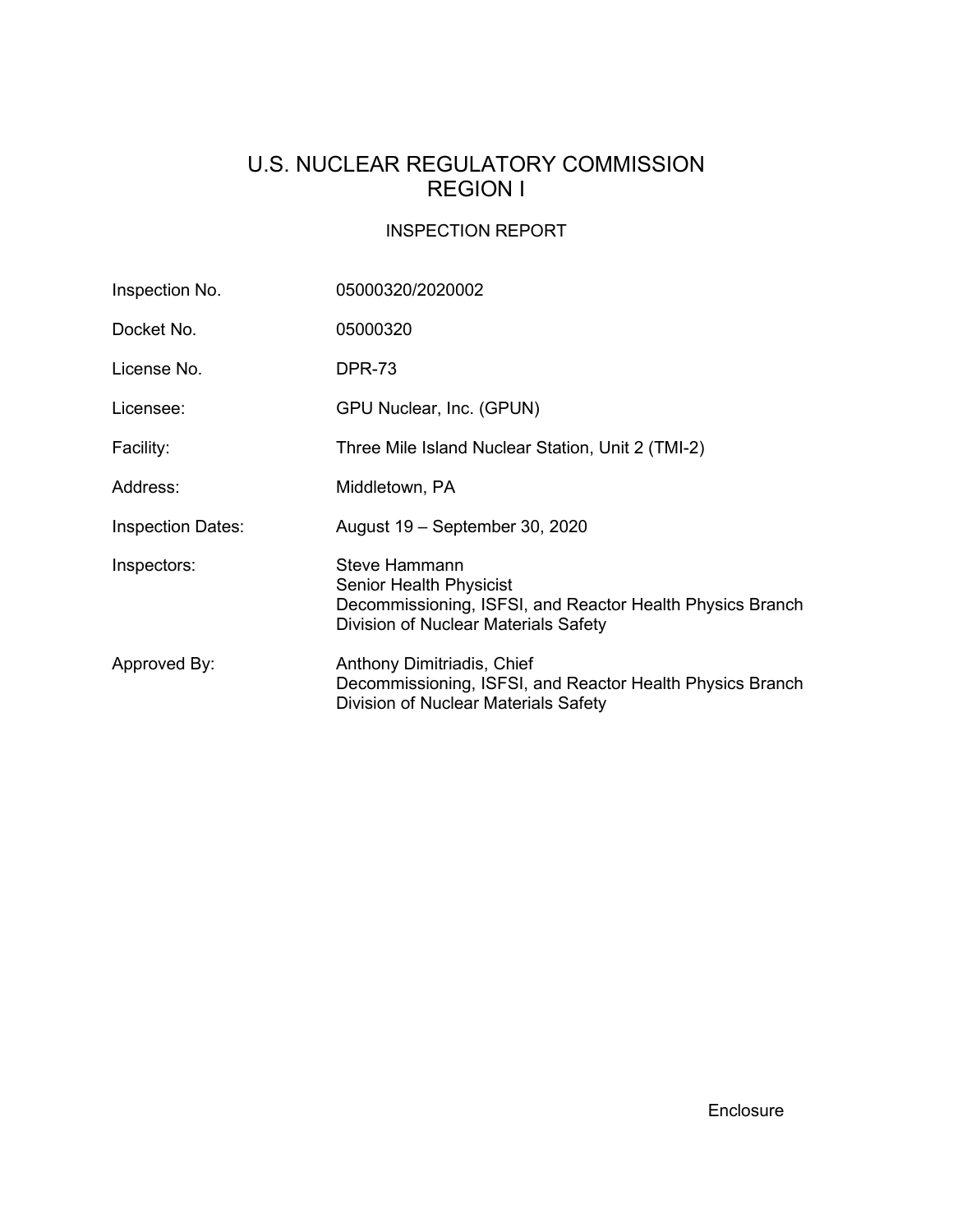#### **EXECUTIVE SUMMARY**

#### GPU Nuclear, Inc. (GPUN) Three Mile Island Station, Unit 2 (TMI-2) NRC Inspection Report No. 05000320/2020002

A routine announced safety inspection was conducted on August 19 – September 30, 2020, of TMI-2. An on-site inspection was performed August 19, 2020. Additional inspection activities were conducted remotely during the inspection period as a consequence of the COVID-19 public health emergency (PHE). The inspection included a review of radiological controls programs, maintenance, plant support activities, management oversight, and the corrective action program (CAP) while in Post-Defueling Monitored Storage (PDMS) status. The inspection consisted of interviews with GPUN and Exelon Generating Company (Exelon) personnel, a review of procedures and records, and plant walk-downs. There are currently no ongoing decommissioning activities being conducted at TMI-2. The NRC's program for overseeing the safe operation of a shut-down nuclear power reactor is described in Inspection Manual Chapter (IMC) 2561, "Decommissioning Power Reactor Inspection Program."

Based on the results of this inspection, no findings of safety significance were identified.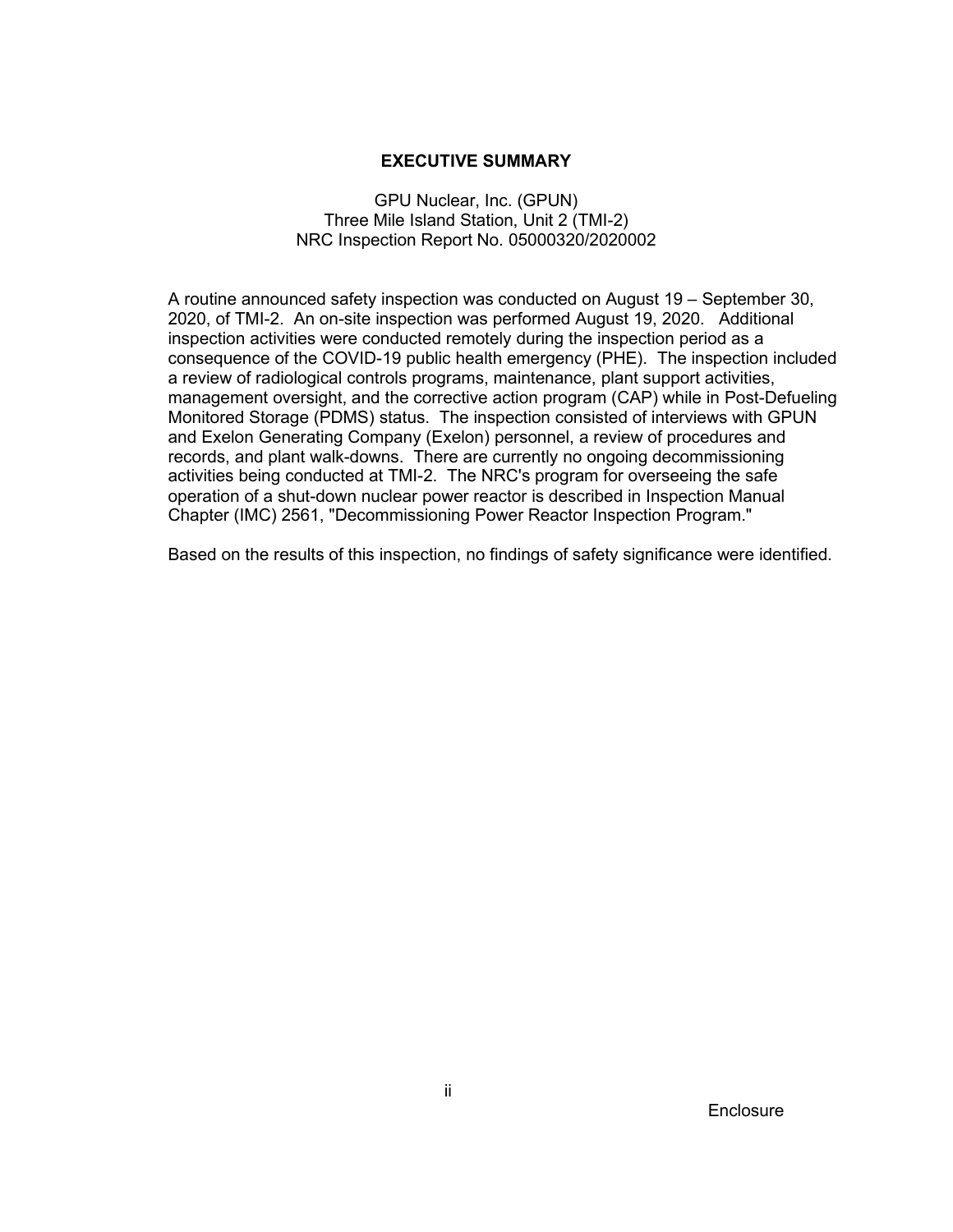#### **REPORT DETAILS**

#### **1.0 Background**

GPUN retains the license for TMI-2 and maintains the facility. GPUN is a wholly-owned subsidiary of FirstEnergy Corp. As part of the sale of TMI-2, GPUN entered into an agreement with AmerGen (now Exelon) to conduct services for TMI-2. Under this agreement, Exelon provides all services, materials, and equipment required to maintain TMI-2 in PDMS status. Services provided by Exelon include maintenance, surveillance testing, and implementation of the activities required in the Safety Analysis Report (SAR), Technical Specification (TS), and the GPUN PDMS Quality Assurance (QA) Plan.

In December 1993, TMI-2 received a possession-only license from the NRC to enter PDMS. Currently, TMI-2 is in long-term monitored storage. In June 2013, GPUN submitted to the NRC a Post-Shutdown Decommissioning Activities Report (PSDAR) (ADAMS No. ML13190A366) pursuant to 10 Code of Federal Regulations (CFR) 50.82(a)(4). GPUN submitted Revision 1 of their PSDAR in November 2013 (ADAMS No. ML13323A497) and Revision 2 in December 2015 (ML15338A222).

The NRC's program for overseeing the safe operation of a shut-down nuclear power reactor is described in IMC 2561.

#### **2.0 Post-Defueling Monitored Storage Performance and Status Review**

#### a. Inspection Scope [Inspection Procedures (IPs) 36801, 37801, 40801, 62801, 71801, 83750, 84750, 86750

A routine announced safety inspection was conducted on August 19 – September 30, 2020 of TMI-2. The inspection consisted of interviews with GPUN and Exelon personnel, a review of procedures and records, and plant walk-downs. The inspector reviewed the PDMS program as outlined in the PDMS SAR, TS, and PSDAR. The inspection included a review of radiological programs, maintenance, plant support activities, management oversight, and the CAP while in PDMS status. The inspector also assessed the material condition of TMI-2 facilities during plant tours of the auxiliary building, fuel handling building, and the control building.

The inspector reviewed activities, components, and documentation associated with the following PDMS programs: occupational exposure, radioactive effluent control, and site radiological environmental monitoring program (REMP). The inspector reviewed the offsite dose calculation manual, the radioactive effluent release permits, the annual REMP report, the groundwater monitoring program, and the annual effluent report, which included a summary of the radioactive waste management and transportation programs.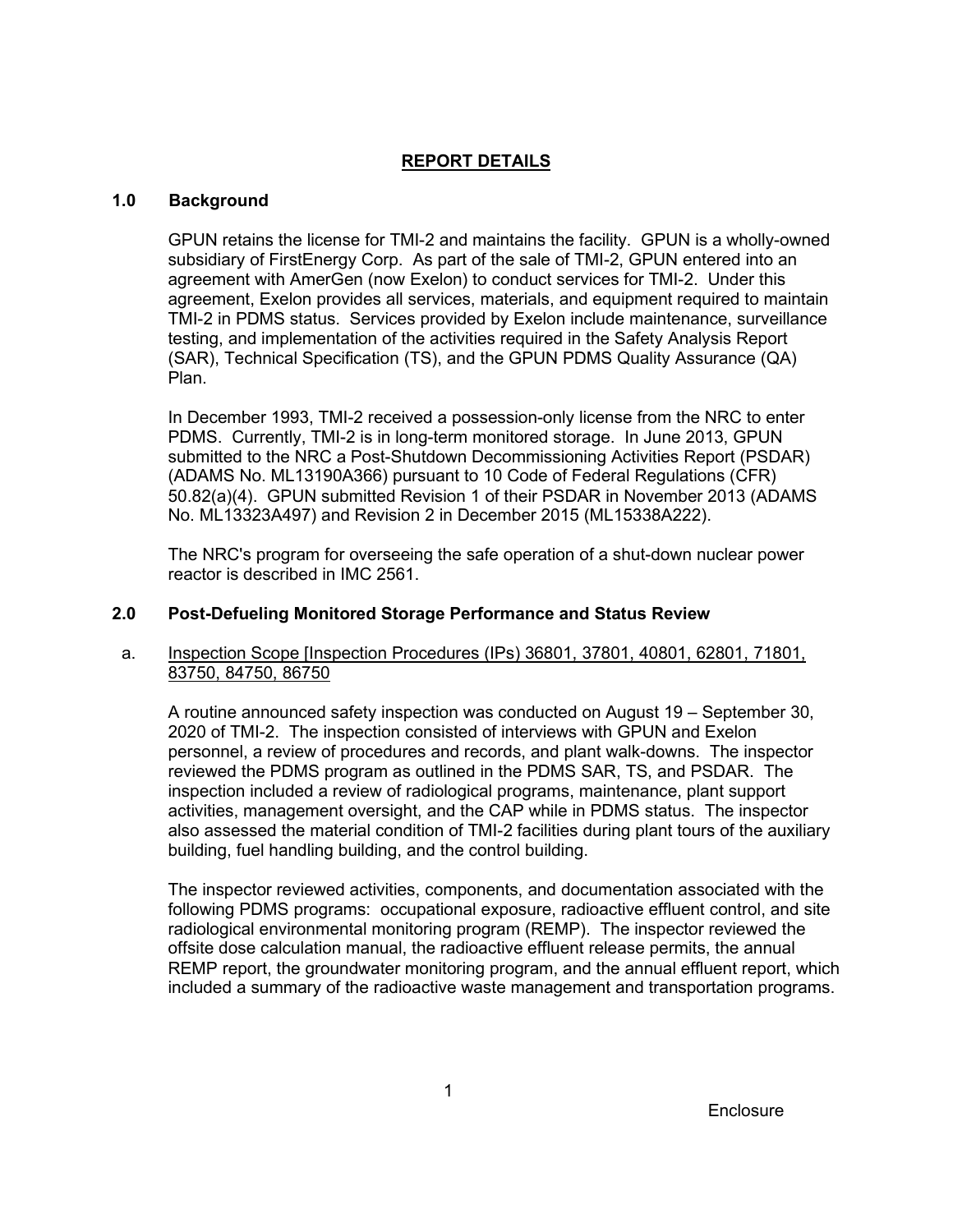The inspector reviewed surveillances of containment isolation, unfiltered leak rate from containment, and containment air locks as required by the TS. The inspector reviewed the CAP and audit reports associated with TMI-2 to determine if issues were being appropriately identified, assessed, and reviewed and that corrective actions were being appropriately implemented.

#### b. Observations and Findings

The inspector confirmed that there were no design changes since the last inspection requiring 50.59 evaluations. The inspector confirmed that no dismantlement or decommissioning activities were performed since the previous inspection and confirmed that all required reporting submittals were completed in accordance with regulatory requirements. The inspector also verified that the maintenance and surveillance program for systems and components had been conducted in accordance with the established site procedures.

The inspector reviewed the annual radiological effluent, REMP reports and supporting analyses and determined that all calculated doses were well below regulatory dose criteria of 10 CFR 50, Appendix I. The inspector noted that there were no radioactive waste shipments from TMI-2 during calendar year 2019.

The inspector determined that scheduled QA audits were conducted timely, and findings or issues identified by these reviews were entered into the station's CAP as Action Reports (AR). Based on the review of ARs, the inspector noted that required corrective actions appear to be appropriately and timely implemented.

c. Conclusions

Based on the results of this inspection, no findings of safety significance were identified.

#### **3.0 Exit Meeting Summary**

On September 30, 2020, the inspector presented the inspection results to Gregory Halnon, President and CNO, GPUN, and Trevor Orth, Site Decommissioning Director, Exelon, and other members of Exelon management and staff. The inspector confirmed that no proprietary information was retained by the inspectors or documented in this report.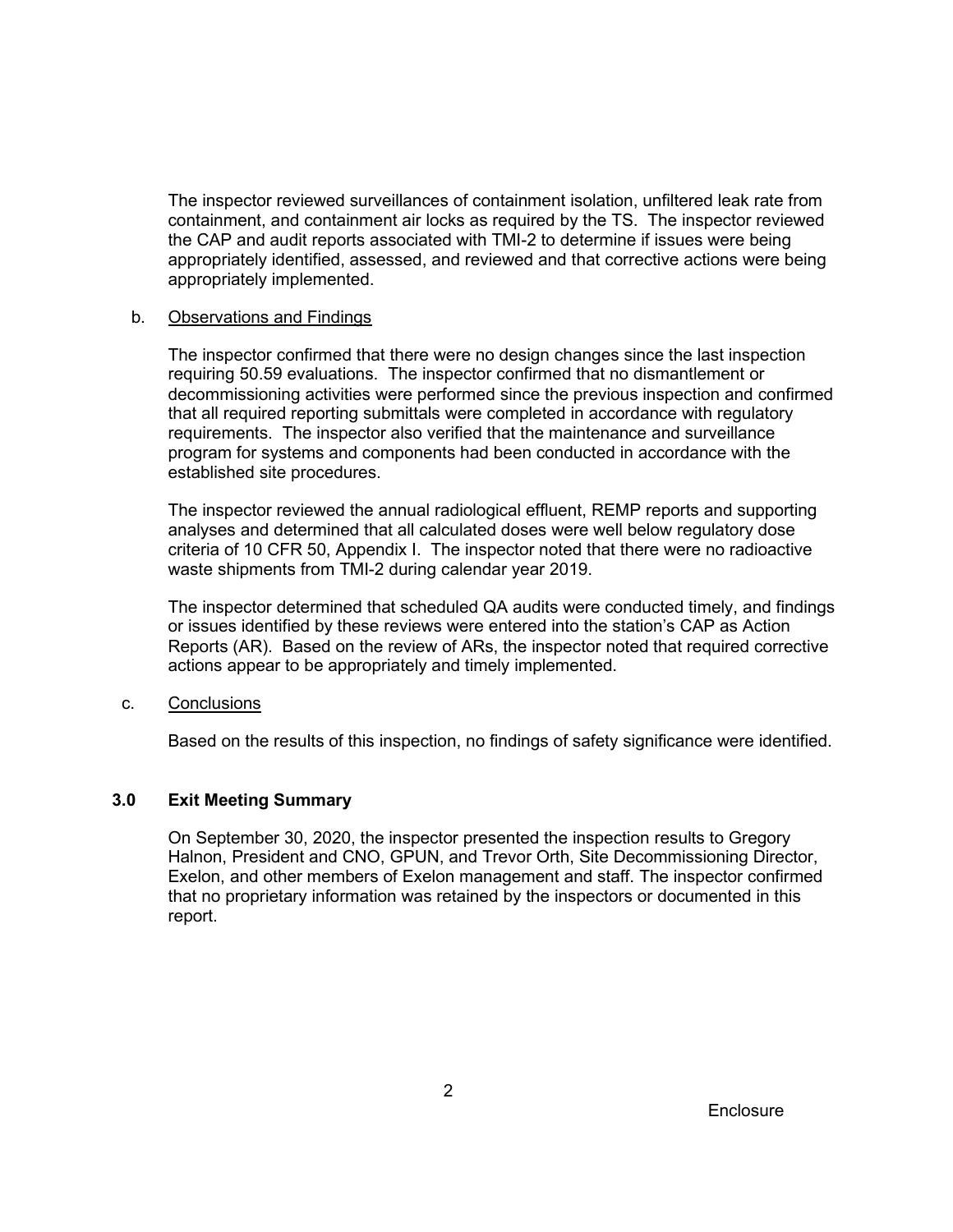#### **PARTIAL LIST OF PERSONS CONTACTED**

Licensee

- G. Halnon, GPUN President and CNO, GPUN
- T. Orth, Site Decommissioning Director, Exelon
- B. Brady, Regulatory Assurance, Exelon
- E. Hertkorn, PDMS Supervisor, Exelon
- R. Holmes, Manager Site Radiation Protection, Exelon
- G. Wright, PDMS Manager, Work Manager, Exelon

#### **ITEMS OPEN, CLOSED, AND DISCUSSED**

None

#### **LIST OF DOCUMENTS REVIEWED**

1038, Rev. 91, Administrative Controls, Fire Protection Program TMI Unit 2, Rev. 13, Fire Protection Program Evaluation 2104-1A, Rev. 10, Reactor Building Entry 2104-29, Rev. 11, TMI-2 Miscellaneous Liquid Radwaste Disposal (WDL) in PDMS 2301-1, Rev. 23, PDMS Daily Checks 2301-4.3, Rev. 6, TMI-2 Reactor Building (Containment) PDMS Radiological Surveys 2303-6.1, Rev. 6, TMI-2 Reactor Building Unfiltered Leak Rate Test 2303-11.20A, Rev. 7, Operability Check of the TMI-2 Equipment Hatch Personnel Airlock Doors 2303-11.20B, Rev. 7, Operability Check of the TMI-2 Ante Room Personnel Airlock Doors AR 04247808, 04256518, 04257681, 04288096, 04290820, 04312721, 04320610, 04321393, 04357175 AR list June 2019-July 2020 Biennial 10 CFR 50.59 and PDMS SAR Report, April 13, 2020 DD-24, Rev. 2, Maintenance Department Description Decommissioning Nuclear Safety Review Board, Three Mile Island Nuclear Generating Station Unit 2, August 5, 2020 Meeting Minutes Drawing Numbers 302-2042, 302-2219 ER-AA-200, Rev. 4, Preventive Maintenance Program Liquid Permit Post-Release Data, L-20200608-858-B MA-AA-716,230, Rev. 11, Predictive Maintenance Program MA-AA-1000, Rev. 22, Conduct of Maintenance Manual NOSA-TMI-19-12, TMI-2 Post Defueling Monitored Storage Audit Report OP-2TM-2244-201, Rev 1, Verification of TMI-2 Containment Isolation OP-TM-122-951, Rev. 1, Unit 2 Flood Protection Actions Operations, PDMS, Daily Log Sheet, August 19, 2020 PDMS Manual For Three Mile Island Unit 2, Rev. 0 PDMS Quality Assurance Plan, Rev. 18 PDMS Safety Analysis Report, Update 13 PDMS Total Work Order Backlog – August 2020 Post Shutdown Decommissioning Activities Report (PSDAR), Rev. 2 RWP TM-2-20-00201,00202, 00203, 00209 Survey # 2020-073994, 075479, 075522, 075580, 075632, 078918 Technical Specifications for PDMS, License 50-320, Amendment 63

Attachment